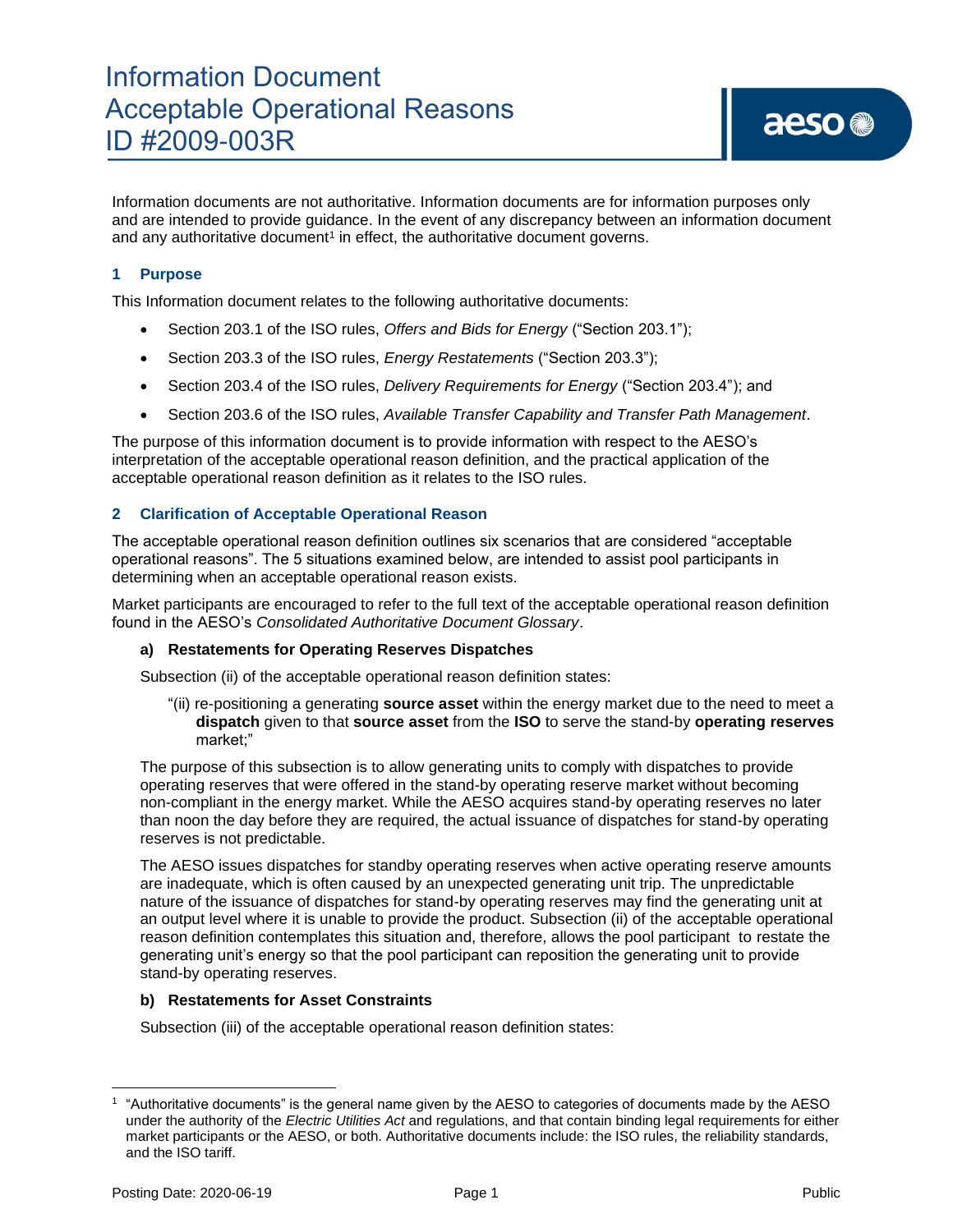"(iii) re-positioning a generating **source asset** within the energy market to manage physical or operational constraints associated with the **source asset**;"

The purpose of this subsection is to allow the pool participant to restate the source asset's energy when there is a physical or operational constraint with the source asset. It is expected that these constraints are unanticipated or could not have been avoided by the exercise of reasonable diligence.

For example, a pool participant that has insufficient fuel after exercising reasonable diligence to secure fuel may have an acceptable operational reason. When a thermal source asset does not have sufficient fuel supply to physically operate at its declared available capability in any settlement interval, the definition of acceptable operational reason is met and the source asset is restated to reflect it's operating capability given the fuel constraint. In general, a restatement for the rationing of fuel or the prioritization of fuel for use in one settlement interval over another does not meet the definition of acceptable operational reason.

In addition to aligning with the definition of available capability in the AESO's *Consolidated Authoritative Document Glossary*, this ensures system controllers and the market have visibility of all available MW in any given settlement interval.

### **Gas Constraint Example:**

- (a) A pool participant receives notification from its gas provider that the gas supply for its generating unit will be constrained to 70% for the remainder of the delivery day.
- (b) The related source asset had a declared available capability of 100 MW for the remainder of the delivery day. With the gas constraint, it remains physically able to operate at 100 MW, but the overall MWh capability for the delivery day is limited.
- (c) At this time, the pool participant does not have an acceptable operational reason to restate the pool asset due to the gas constraint; the source asset remains capable of providing the declared available capability of 100 MW in any one settlement interval.
- (d) If the gas supply becomes limited or unavailable such that the source asset is unable to operate at 100 MW in any one settlement interval, there has been a change in the available capability of the source asset and the definition of acceptable operational reason is met.

Subsection (iii) is not intended to allow the pool participant to re-position offers to allow the generating unit to provide ancillary services from the active market. It is expected that since active ancillary services are acquired the day before they are required and the provider is aware of the time of day their product will be required, that the pool participant's energy offers can be submitted at least 2 hours in advance of the delivery hour to allow the generating unit to be properly positioned to respond to the ancillary service dispatch.

Unlike subsection (ii), which accommodates stand-by operating reserves, neither subsection (iii) nor any other part of the acceptable operational reason definition recognizes a source asset being dispatched for active ancillary services as an acceptable operational reason. This approach is aligned with providing a more stable merit order within 2 hours of the delivery hour and within the delivery hour.

### **c) Asset Minimum On/Off Time**

Certain generating units require minimum on and off cycle times to prevent excessive and premature wear of their equipment. In order to remain compliant with Section 203.1, the pool participant is advised to use subsection (iii) of the acceptable operational reason definition to address this dynamic. An example of this situation is a generating unit that has to be on for a minimum of 30 minutes and, when shut down, must be off for a minimum of 30 minutes.

The following protocol can be used to manage this situation:

Whenever the generating unit is dispatched on, sufficient MW should be moved from a non-zero price block down to the zero dollar price block through a MW restatement to ensure the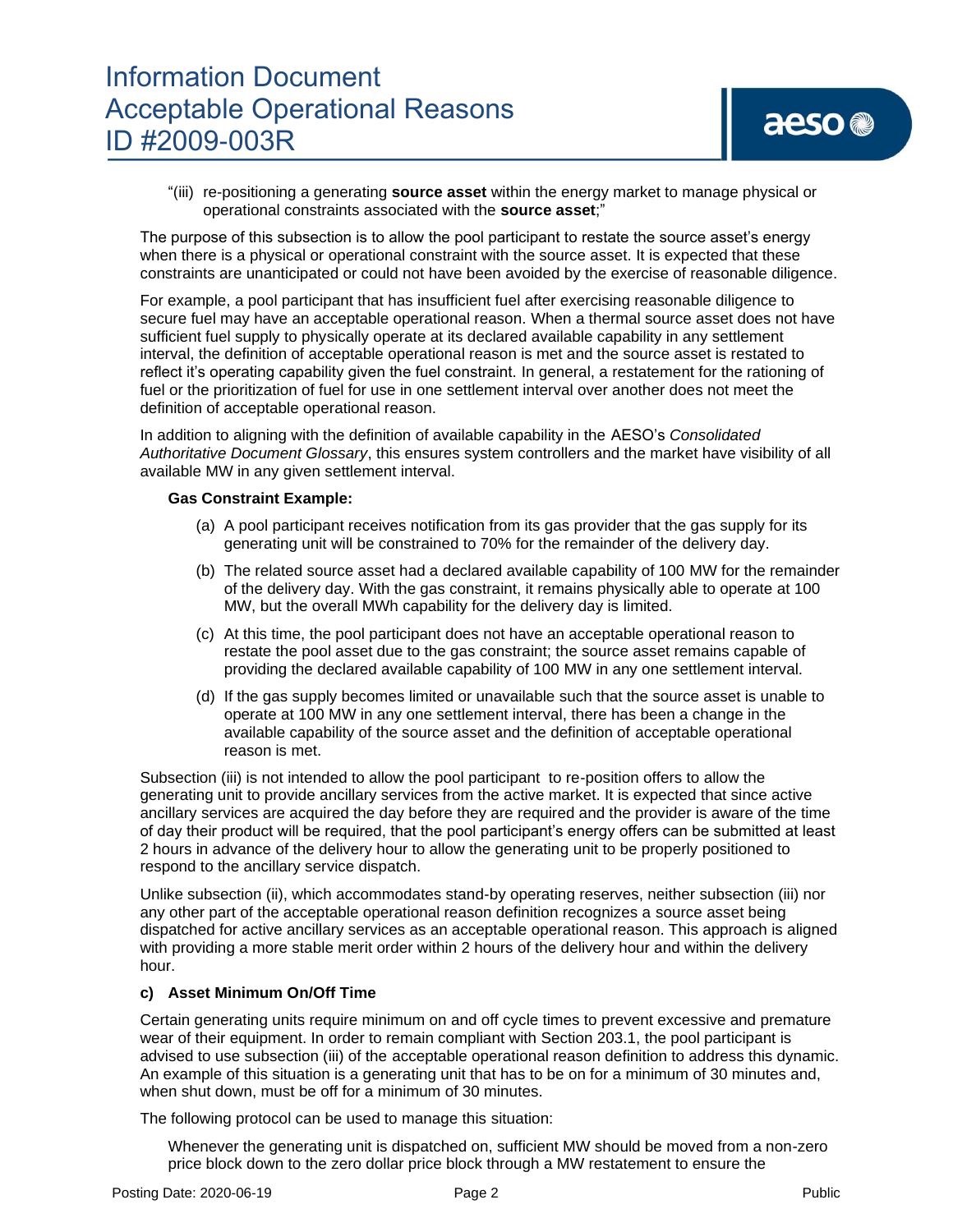# Information Document Acceptable Operational Reasons ID #2009-003R

generating unit remains dispatched on for the minimum 30 minutes. After the 30 minutes have expired the offer should be restated back to its original structure using a second MW restatement. Similarly, whenever the generating unit is dispatched off, the available capability should be restated to zero MW for the required 30 minute off time. After the 30 minutes have expired, the available capability would be restated back to the available capability of the generating unit.

## **d) Generating units capable of dual or secondary fuel operation**

Certain pool participants have the ability to operate their generating units using multiple fuel types on either a temporary or long term basis. These pool participants may:

- (i) regularly switch between different fuel types based on the relative cost or availability of the fuel source, or predominantly use one fuel type but rely on another to backstop fuel requirements as needed; or
- (ii) utilize a secondary fuel source only to manage short term operational requirements.

Of particular concern is the question of the extent to which switching from a primary to a secondary fuel source is to be reflected in the offers made to the power pool and the related use of an acceptable operational reason, if applicable.

It is anticipated that generally 2 types of dual or secondary fuel scenarios exist:

#### Type 1 - The generating unit can only operate on a limited basis in back-up fuel mode:

On a case by case basis, the AESO does not consider the consistent utilization of back-up fuel for purposes such as start-up and flame stabilization, where such situations reflect short-term operational requirements, to be a dual or secondary fuel generating unit. Therefore an acceptable operational reason is not applicable to those situations.

### Type 2 - The generating unit can reliably operate utilizing more than one fuel type:

The AESO considers a generating unit to be a dual or secondary fuel unit if it has *historically exhibited* the operational and commercial ability to utilize more than 1 fuel type to operate for either a prolonged period or to backstop primary fuel requirements. The AESO expects that the pool participant will reflect such capability in the available capability of the generating unit. In such a situation, the use of an acceptable operational reason as a result of fuel switching would not be appropriate. Even though a generating unit may be able to effectively operate using a secondary fuel source for a prolonged period of time, such use is not indefinite. The AESO expects that the specific operational characteristics of the generating unit will drive how long the available capability will reflect the 2 fuel types. In the case of a generating unit fitting the description in (ii) above, the AESO's view is that secondary fuel capability is properly reflected in the declaration of available capability and all such changes to available capability need to consider the extent of possible operation of the generating unit with a secondary fuel. In this example, the pool participant also has the obligation to promptly begin supplementing its primary fuel with secondary fuel to maintain output within the allowable dispatch variance of the dispatched level in accordance with Section 203.4.

### **e) Peak firing capability**

In general the AESO does not consider MW restatements for assets with peak firing capability relating to operational conditions that can be foreseen outside of T-2 to be an acceptable operational reason.

However, a pool participant whose asset is an industrial system, designated as such by the Alberta Utilities Commission, with on-site operations may submit an available capability restatement in accordance with subsection 2(1)(a) of Section 203.3 and subsection (vi) of the acceptable operational reason definition, where there is a change in the industrial process requirements of the on-site operations. Where the industrial system has the ability to generate electric energy through peak firing, the change in the industrial process requirements of on-site operations, and the submission of the corresponding available capability restatement, may result in the peak firing generation of the